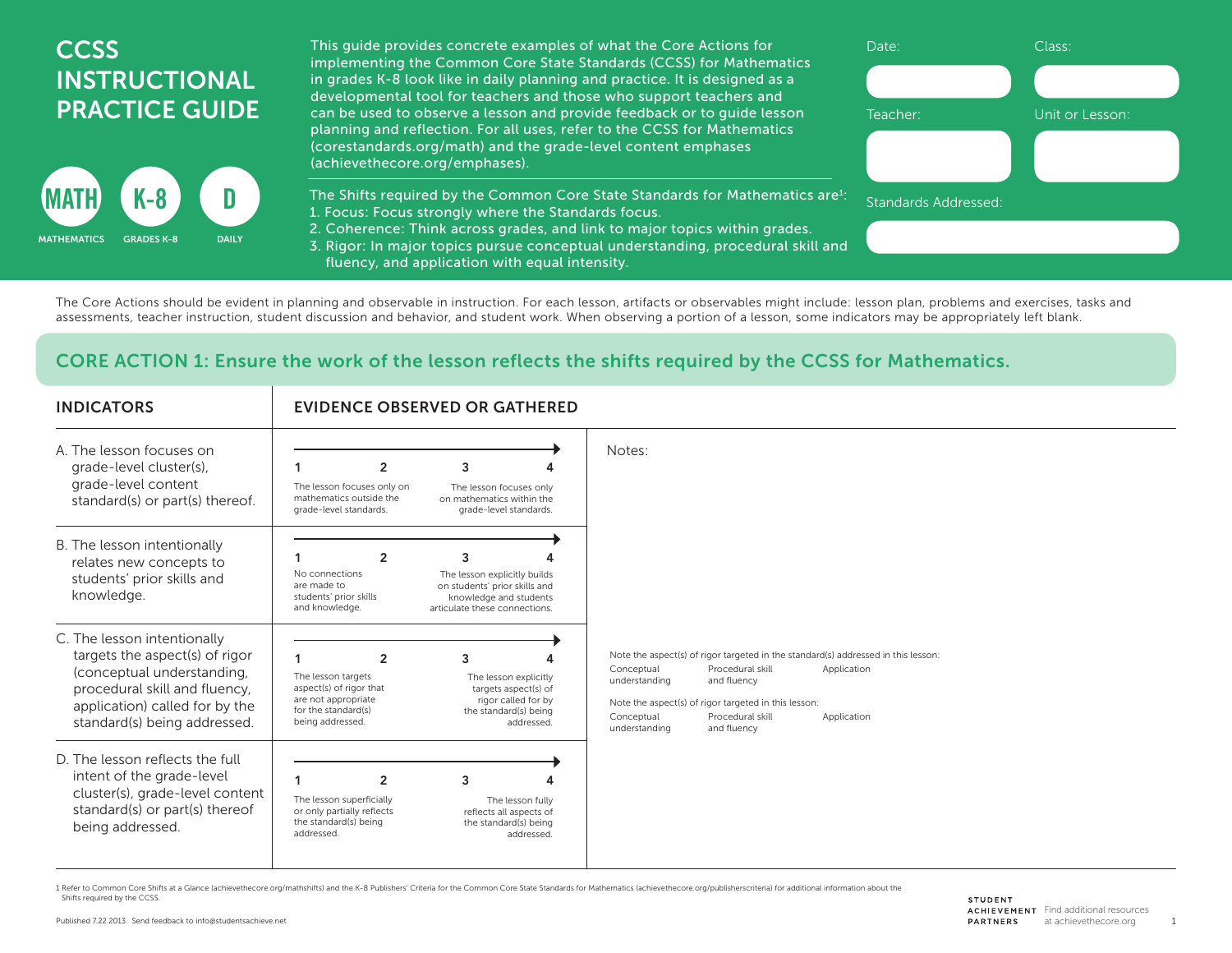## CORE ACTION 2: Employ instructional practices that allow all students to master the content of the lesson.

| <b>INDICATORS</b>                                                                                                                                                       | <b>EVIDENCE OBSERVED OR GATHERED<sup>2</sup></b>                                                                                           |                                                                                                           |  |
|-------------------------------------------------------------------------------------------------------------------------------------------------------------------------|--------------------------------------------------------------------------------------------------------------------------------------------|-----------------------------------------------------------------------------------------------------------|--|
| A. The teacher uses<br>explanations, representations,<br>and/or examples to make<br>the mathematics of the<br>lesson explicit.                                          | $\overline{2}$<br>3<br>1<br>Teacher instruction<br>is limited to<br>showing how to<br>get the answer.                                      | Notes:<br>4<br>Teacher instruction<br>goes beyond<br>showing how to<br>get the answer.                    |  |
| B. The teacher poses high quality<br>questions and problems that<br>prompt students to share their<br>developing thinking about<br>the content of the lesson.           | 1<br>$\overline{2}$<br>3<br>Questions and problems<br>do not prompt<br>students to share their<br>developing thinking.                     | 4<br>Questions and<br>problems prompt<br>students to share their<br>developing thinking.                  |  |
| C. The teacher provides time<br>for students to work with<br>and practice grade-level<br>problems and exercises.                                                        | 1<br>$\overline{2}$<br>3<br>Students are given<br>limited time to work<br>with grade-level<br>problems and<br>exercises.                   | Students are given<br>extensive opportunity to<br>work with grade-level<br>problems and exercises.        |  |
| D. The teacher uses variation in<br>students' solution methods<br>to strengthen other students'<br>understanding of the content.                                        | 1<br>$\overline{2}$<br>3<br>A single solution<br>method is provided<br>and discussed.                                                      | A variety of student solution<br>methods are shared and<br>examined together to support<br>understanding. |  |
| E. The teacher checks for<br>understanding throughout<br>the lesson, using informal,<br>but deliberate methods<br>(such as questioning or<br>assigning short problems). | 1<br>$\overline{2}$<br>3<br>There are few or no<br>checks for understanding,<br>or understanding of<br>only a few students is<br>assessed. | Checks for<br>understanding are used<br>throughout the lesson<br>to assess progress of all<br>students.   |  |
| F. The teacher guides student<br>thinking toward the focus of<br>the lesson and summarizes<br>the mathematics with<br>references to student work<br>and discussion.     | 1<br>$\overline{2}$<br>3<br>The lesson<br>concludes with<br>no summary of<br>its focus.                                                    | 4<br>The mathematics of the<br>lesson is summarized with<br>reference to student work<br>and discussion.  |  |

2 These actions may be viewed over the course of 2-3 class periods.